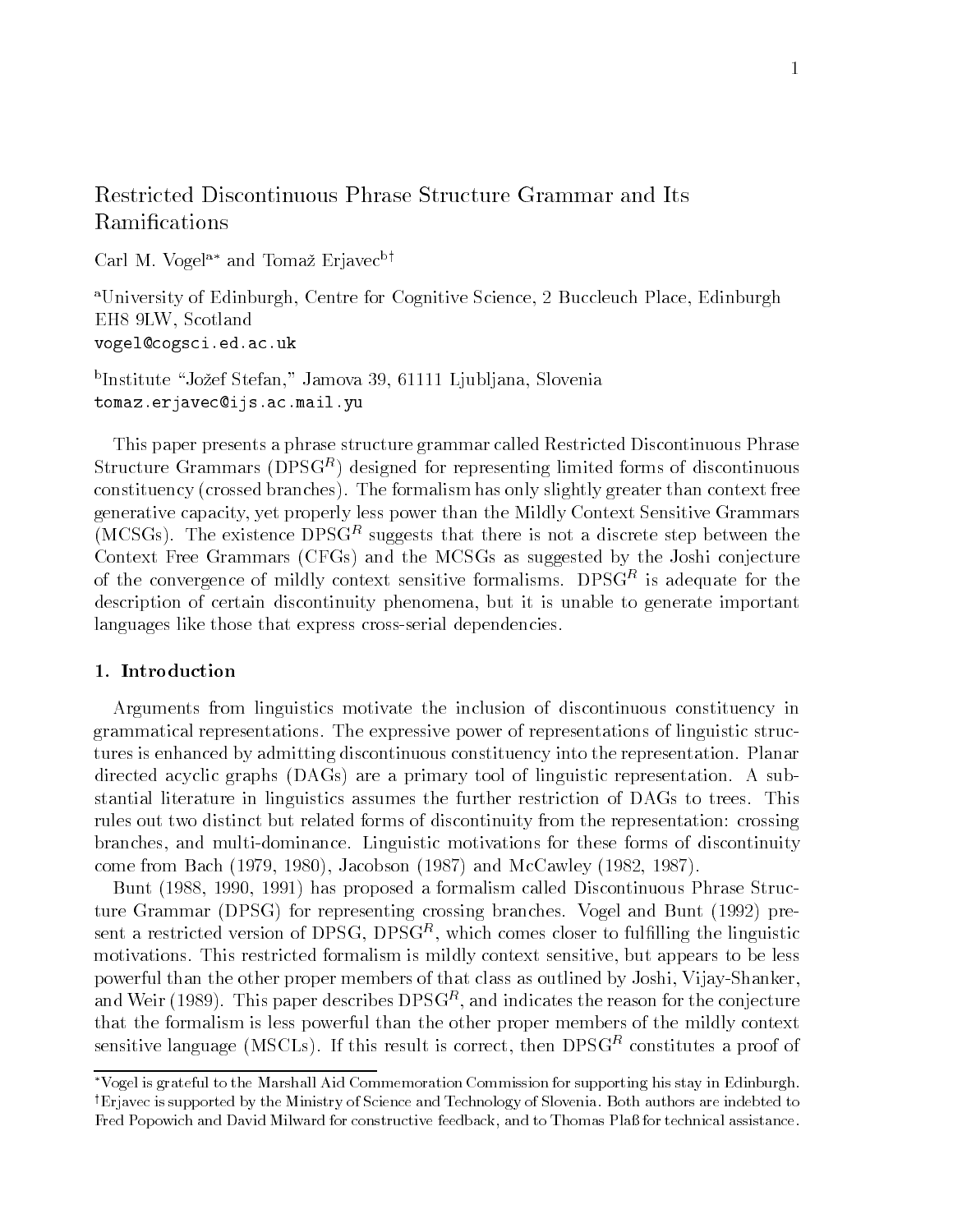the existence of a proper subclass of the MSCLs. Since  $DPSG^+$  is contained in the same class as the mildly context sensitive grammars it inherits a recognition procedure with complexity no worse than  $O(n^+)$  (Pollard, 1984).

As a first step to constructing discontinuous trees it is useful to begin with the usual notion of trees as generated by context free grammars- These are formalized in Defn- -

Defn- Trees Let N be a nonempty set of nodes-

- 1. if t is a member of N and  $[]$  is the empty list, then  $\langle t, [] \rangle$  is an (atomic) tree;
- 2. if  $X_1, ..., X_k$  are trees and t is a member of N, then  $\langle t, [X_1, ..., X_k] \rangle$  is a tree.

In a non-to-tree the Xi are referred to as the  $\alpha$ branches are in the implicit assumption in the implicit assumption that  $\mathbf{r}_1$  assumption that  $\mathbf{r}_2$ none of the  $X_i$  that make up a tree are token identical eliminates the possibility for multi- $\blacksquare$  is given in Defn-Linux in Defn-Linux in Defn-Linux in Defn-Linux in Defn-Linux in Defn-Linux in Defn-Linux in Defn-Linux in Defn-Linux in Defn-Linux in Defn-Linux in Defn-Linux in Defn-Linux in Defn-Linux in Defn-L

**Defn. 2** Direct Dominance. *Given a tree*  $\langle t, [X_1, ..., X_k] \rangle$ , t dominates each  $X_i$  (tDX<sub>i</sub>). In the tree  $\langle t, [] \rangle$ , t dominates nothing.

The transitive closure of the domination relation (D) is also defined. In a context free tree a node directly dominates all of its daughters; this is not true of the trees defined below-

Discontinuous Phrase Structure Grammars (DPSGs) were defined by Bunt (1988, 1990, to generate trees that can have crossing branches- Context free trees are a special case of this discontinuous variety. This section review is the section for the section  $\mathcal{A}$  is used Bunt (1992) in generating restricted DPSGs (DPSG\*s). They proceed as before with recursive specification, but this happens in two stages.

Firstly subtrees are dened in Defn- -

er aan defnammen van de defnammente set of de meeste of de meeste of nodes-

- 1. if t is a member of N and  $[]$  is the empty list, then  $\langle t, [] \rangle$  is an (atomic) subtree;
- if is a relative or lists of subtrees or the subtrees of subtrees or in the subtrees and the subtrees of  $\alpha$  $\langle t,[X_1,...,X_k] \rangle$  is a subtree.

This is very much like the definition of context free trees, except that the daughter of a node can be a tree or a sequence of trees-sequence of trees-sequence of subtrees then each subtrees then each subtrees then each subtrees then each subtrees then each subtrees then each subtrees then each subtrees then ea in that sequence is a context daughter of t otherwise the Xi is a real daughter of t- We also assume a notion of direct dominance for subtrees as in Definition of subtrees  $\bigwedge\limits_{i=1}^n\mathcal{A}_i$ context free trees by admitting context daughters that are not directly dominated by their context mothers-is in the subtree is its nodes in terms of the subtree is its node sequence,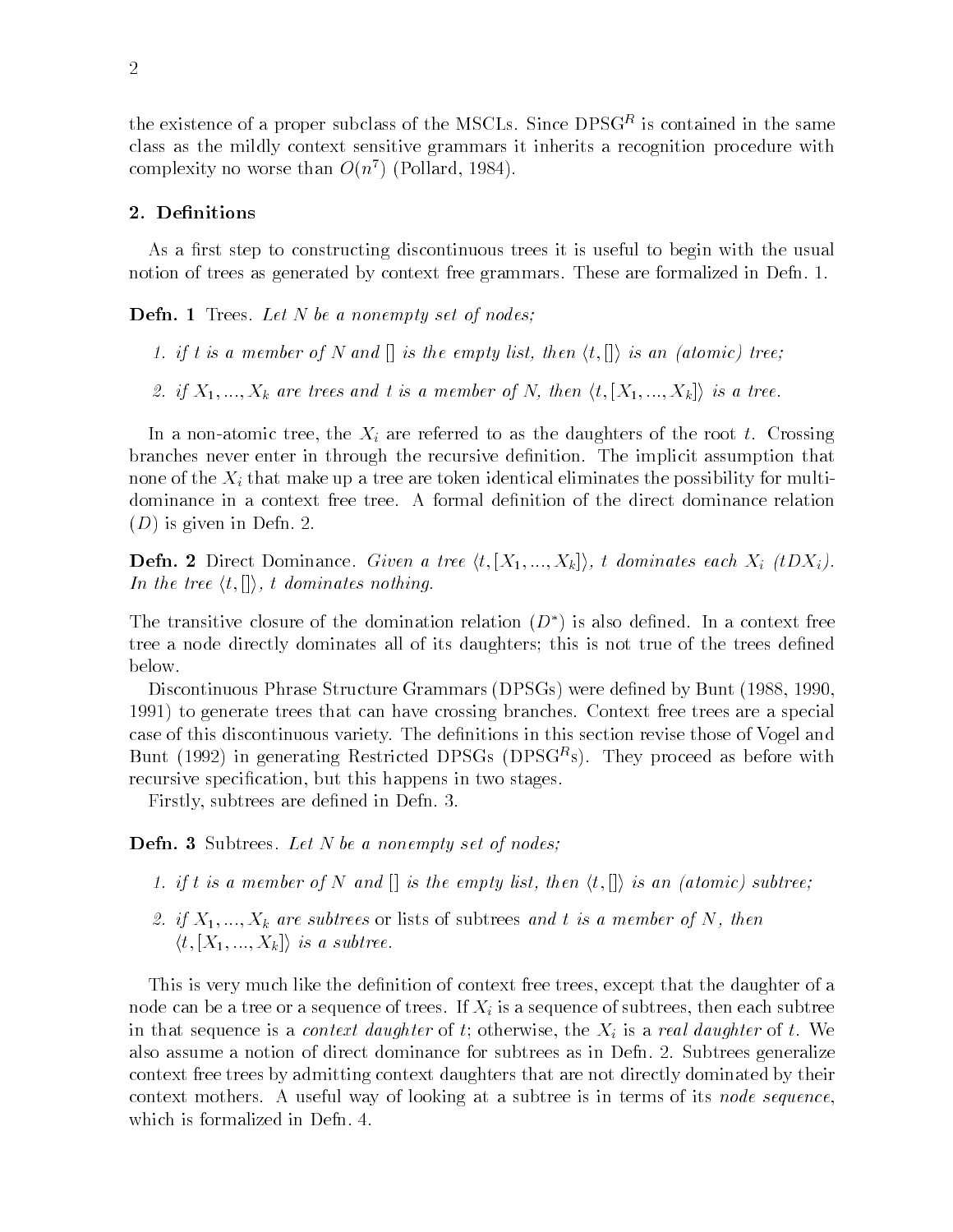- - - - - - - - - - - - - - - - - - -

- 1. The node sequence of an atomic tree  $\langle t, \langle \rangle \rangle$  is  $[t]$ .
- 2. If  $\langle t, X \rangle$  is a subtree, then its node sequence is [t] concatenated to the front of the node sequence of  $X$ .
- 3. If X is a list of subtrees, then its node sequence is the sequential concatenation of the node sequences of each subtree in the list

A form of multi-dominance is allowed in these grammars by the generalization of the dominance relation which stipulates that a node *generally dominates*  $(GD)$  its real and  $\mathcal{T}$  daughters-dimensionalized in Defn-

Defn- General Dominance GD

- 1. In an atomic subtree  $\langle t, \left[\right] \rangle$  no node is generally dominated by t.
- 2. In the subtree  $\langle t,[X_1,...,X_n]\rangle$ , t generally dominates each  $X_i$  that is a subtree or a member of a sequence of subtrees.

This is gives a weak variety of multidominance since a node can be generally dominated by both its real mother and its context mother.

For example in the form  $\mathcal{L}_{\mathbf{A}}$  and  $\mathcal{L}_{\mathbf{A}}$  representation and  $\mathcal{L}_{\mathbf{A}}$  and  $\mathcal{L}_{\mathbf{A}}$ sequence generated by the tree), the node paren is a context daughter of s, and it is not dominated by s.

$$
\langle s, [\langle np, [] \rangle, [\langle paren, [] \rangle], \langle vp, [] \rangle] \rangle \tag{1}
$$

s-np-paren- $\mathbf{v}$  and  $\mathbf{v}$  and  $\mathbf{v}$  and  $\mathbf{v}$  and  $\mathbf{v}$  and  $\mathbf{v}$  and  $\mathbf{v}$  and  $\mathbf{v}$  and  $\mathbf{v}$  and  $\mathbf{v}$  and  $\mathbf{v}$  and  $\mathbf{v}$  and  $\mathbf{v}$  and  $\mathbf{v}$  and  $\mathbf{v}$  and  $\mathbf{v}$  and  $\mathbf{v}$  and

 np paren vp

Figure - A Discontinuous Subtree-

However s does general ly dominate paren- A node dominates only its real daughters but general all of its data ly dominates all of the second stage contextual and real-second stage of the stage of denition of discontinuous trees see Defn- below
 it will be stipulated that all nodes except the root must be directly dominated (not simply generally dominated) by some other are no de the trees and the way subtrees and no density are denoted the means of the means are denoted that a discontinuous element will appear twice: the occurrences are token identical.

Another important notion for context free trees is the linear precedence relation on nodes- Denition states the precedence relation in terms of the linear notation for subtrees and Defn- formalizes the notion of leftmost descendant-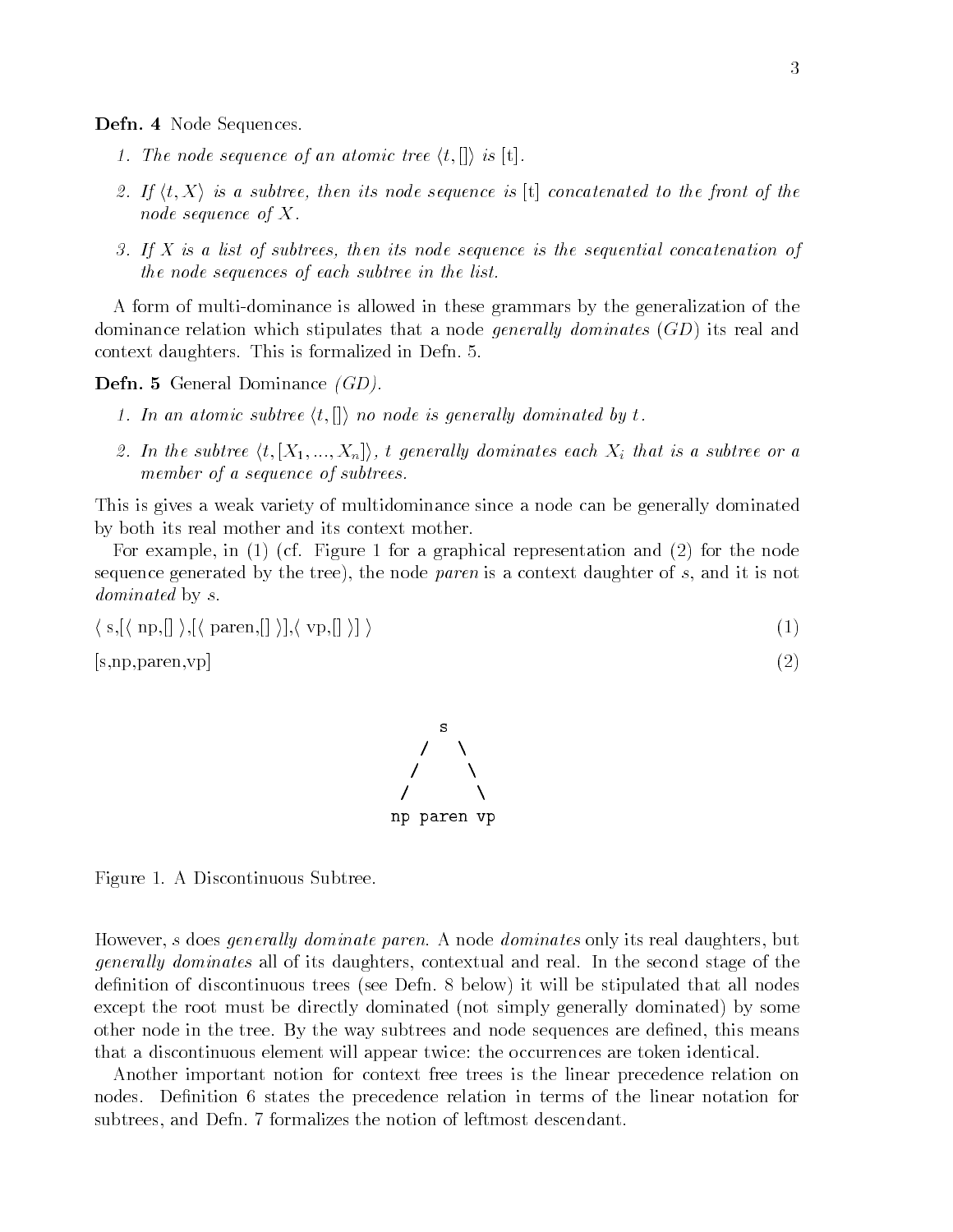**Defn. 6** Precedence  $(\prec)$ . If X and Y are subtrees in a subtree R, then  $X \prec Y$  iff the leftmost descendant of  $X$  precedes the leftmost descendant of  $Y$  in the node sequence of

1. If X is an atomic subtree  $\langle t, \langle \rangle \rangle$  then  $Lm(X) = t$ .

2. If X is a subtree of the form  $\langle t,[X_1,...,X_n]\rangle$ , then  $Lm(X) = Lm(X_1)$ .

If is a list of the subtrees in the list of  $\mu$  is the subtrees  $\tau$  . Then  $\tau$  is a list of  $\tau$ 

**Proposition**  $1 \prec$  is not a partial ordering.

Essentially the relation lacks the property of antisymmetry- Because of the tokenidentical duplicate appearance of contextual nodes a contextual node can both precede and be preceded by portions of the subtree that it skips by virtue of a crossed branch-

These definitions facilitate the second stage of the definition of restricted discontinuous trees given in Definition in Definition of the Definition of the Definition of the Definition of the Definitio

Defn- Restricted Discontinuous trees Arestricted discontinuous tree is a singly rooted subtree which satis es the fol lowing Any node c which occurs as a context daughter of some node t must also be directly dominated by some node s, distinct from t, such that  $sGD^*t$  and c does not precede  $t$  (c  $\not\prec t$ ).

Unlike the root of a subtree, the root of a discontinuous tree does dominate  $(D^*)$  all of its descendants- Discontinuous trees are singly rooteda sequence of subtrees does not itself constitute a tree- Because subtrees may contain undominated daughters which are dominated in a containing tree discontinuous trees admit crossing branches- Under this denition discontinuous constituents can cross only to the left-left-direction discontinuous constituents can cross only to the direction of  $\mathbf{A}$ of movement is computationally desirable yet the actual direction is arbitrary-

This definition sufficiently constrains the relationship between the principle nodes involved in discontinuous constructions—a context daughter, its context mother, and the real mother of the context daughter—to define a modified string-rewriting grammar formalism to generate members of  $DPSG^+$ . The RHS of a grammar rule specifies those nodes which may appear as context and real daughters of the symbol on the LHS- A set of rules in this form which generates those trees defined in Defn.  $\delta$  is called a DPSG<sup>-\*</sup>.

A simple example of a DPSGT is given in (5).

$$
S \rightarrow X + c
$$
  
\n
$$
X \rightarrow a + [c] + b
$$
\n(3)

These rules license either of the trees depicted in Figure 2, and given in linear notation in the discontinuous case of the discontinuous case of the discontinuous case of the discontinuous case of the discontinuous case of the discontinuous case of the discontinuous case of the discontinuous case of the discon subtree with the node c-term that context dominated monographic context dominated and all context dominated an by S, which generally dominates X, and  $X \prec c$  without  $c \prec X$ . The context free case satisfies these same conditions vacuously.

$$
\langle S, [\langle X, [\langle a, [] \rangle, [\langle c, [] \rangle^1], \langle b, [] \rangle] \rangle, \langle c, [] \rangle^1] \rangle
$$
\n
$$
(4)
$$

$$
\langle S, [\langle X, [\langle a, [] \rangle, \langle b, [] \rangle] \rangle, \langle c, [] \rangle] \rangle
$$
\n
$$
(5)
$$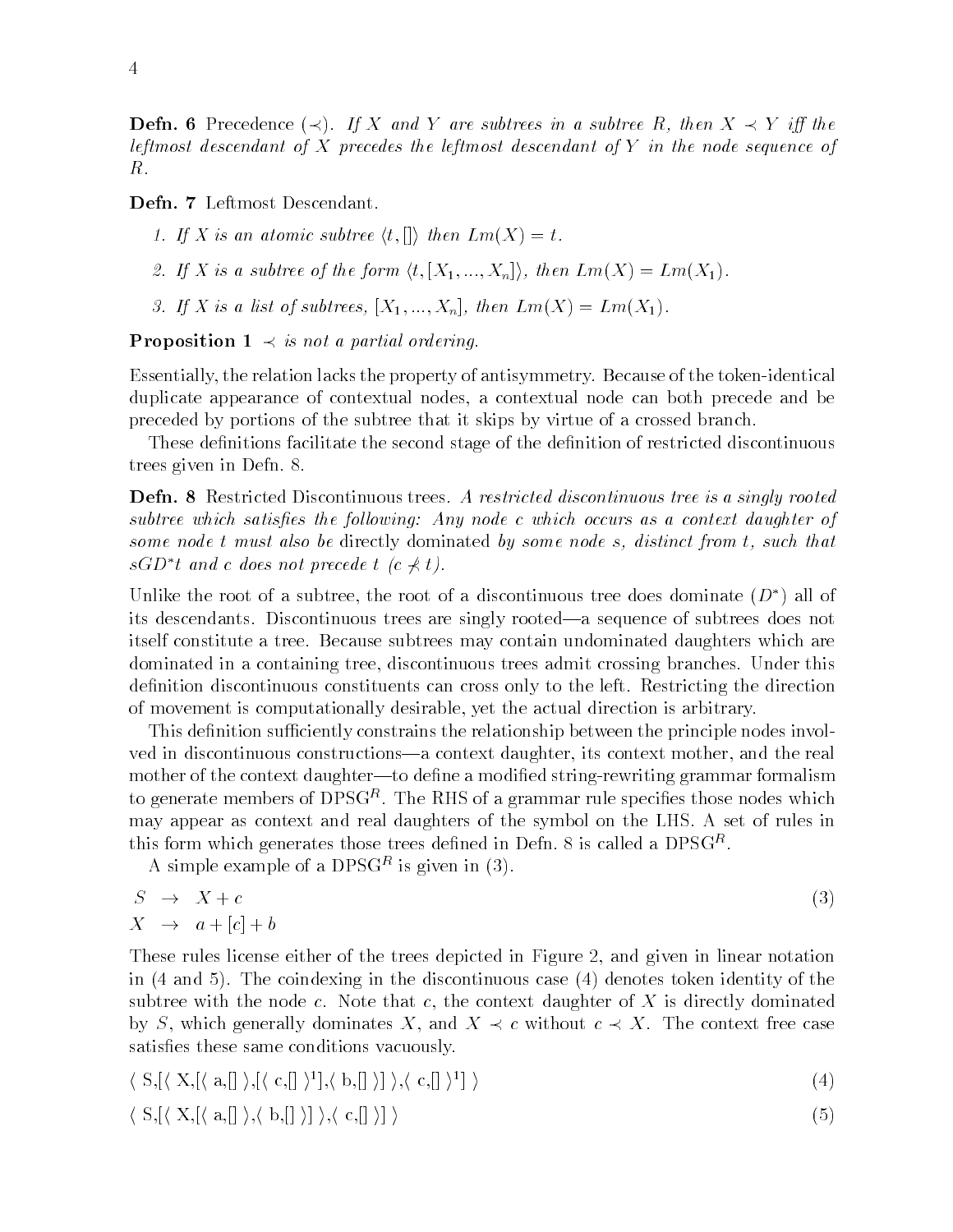

Figure - A Discontinuous Tree and Related Context Free Tree

#### - More Examples



Figure 3. Thovements' Allowed by an DPSGT: A Node May Realize Some or All of Its Context Daughters.

Consider the DPSG<sup>ra</sup> given in (6); it generates all of the trees in Figure 5.

|  | $S \rightarrow X + c + y$         | (6) |
|--|-----------------------------------|-----|
|  | $X \rightarrow Z+b+w$             |     |
|  | $Z \rightarrow a + [b] + [c] + d$ |     |

The third of the most complex-daughters of the most complex-daughters of  $\mathbf{M}$ Z- The node b is directly dominated by X and since X directly dominates Z X generally dominates at the node case  $\alpha$  is directly dominated by S which also generally dominates  $\alpha$  . But, it is important to note that the grammar does not generate the tree whose terminal sequence is  $\langle abdcwy\rangle$  since  $c$  cannot occur as a context daughter to  $X.$  A node (and its constituency) can "move" to only those positions where it is specified as a potential context daughter- In this example the context mother had to specify exactly the number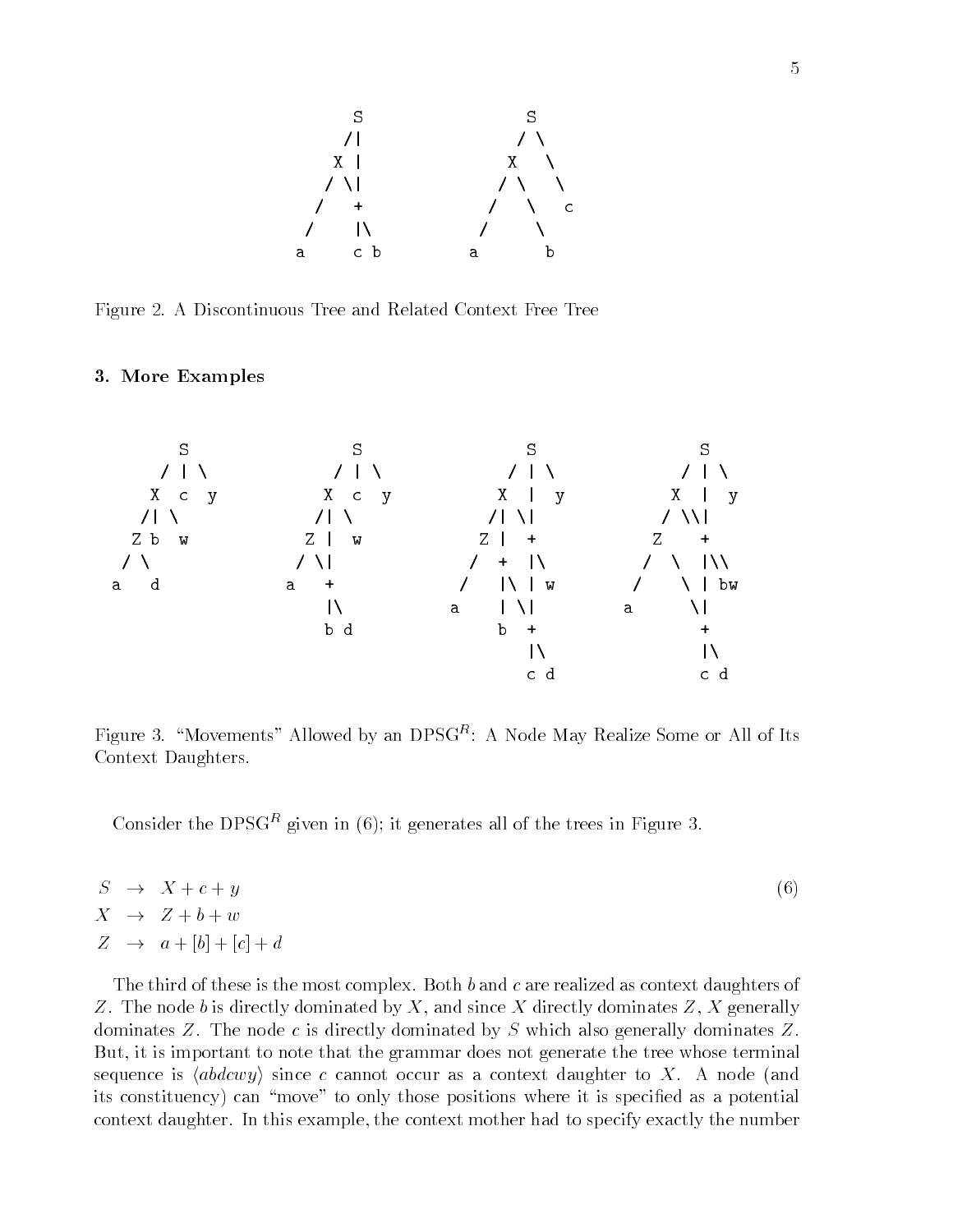of daughters that could appear in its context-could appear in its context and its context and a context of the daughter to have its own context daughters, avoids this specificity.

For example,  $(7)$  gives a grammar which utilizes a recursive context on Xs: X appears as a context daughter to another instance of X which can itself appear in moved or unmoved position- It is important that token identity in the linear notation for a tree constructed from this grammar is only between the contextual occurrence of X and the position it moves from; there is no coindexing between  $X_s$  that are in contextual mother-daughter relations to each other.

$$
S \rightarrow []
$$
  
\n
$$
S \rightarrow a + S + X + c
$$
  
\n
$$
X \rightarrow b + [X]
$$
  
\n
$$
X \rightarrow b
$$
  
\n(7)

The grammar given in (*i*) is closely related to the non-context free language  $a^{\top}b^{\top}c^{\top}$ . A tree which realizes the structure of  $a^{\circ}b^{\circ}c^{\circ}$  is depicted in Figure 4.

$$
\begin{array}{c|c}\nS & & & & \\
\hline\n\end{array}
$$
\na\n
$$
\begin{array}{c|c}\nS & & & \\
\hline\n\end{array}
$$
\na\n
$$
\begin{array}{c|c}\nS & & & \\
\hline\n\end{array}
$$
\nb\n
$$
\begin{array}{c|c}\n1 & & & \\
\hline\n\end{array}
$$
\nc\n
$$
\begin{array}{c|c}\n1 & & & \\
\hline\n\end{array}
$$
\n
$$
\begin{array}{c|c}\n1 & & & \\
\hline\n\end{array}
$$
\nc\n
$$
\begin{array}{c|c}\n1 & & & \\
\hline\n\end{array}
$$
\n
$$
\begin{array}{c|c}\n1 & & & \\
\hline\n\end{array}
$$
\n
$$
\begin{array}{c|c}\n1 & & & \\
\hline\n\end{array}
$$
\n
$$
\begin{array}{c|c}\n\end{array}
$$
\n
$$
\begin{array}{c|c}\n\end{array}
$$
\n
$$
\begin{array}{c|c}\n\end{array}
$$
\n
$$
\begin{array}{c|c}\n\end{array}
$$
\n
$$
\begin{array}{c|c}\n\end{array}
$$
\nb\n
$$
\begin{array}{c}\n\end{array}
$$

rigure 4.  $a \overline{\phantom{a}}$ .  $c$ 

There are limits to the generative capacity of DPSG<sup>P</sup>. The trees shown in Figure 5 are not generated by any  $DPSG^+$ . Plausible rule sets can be given as in  $(S-10)$ :

The language it generates is actually,  $a^*b^*(c^*(b c)^*)$  where  $(j + k) * b = n, i + k * b = n, i \ge 1$ . The intersection of this language with the regular language  $a$   $b$   $c$  -yields  $a \cdot b \cdot c \cdot$  (vogel  $\infty$  Dunt, 1992).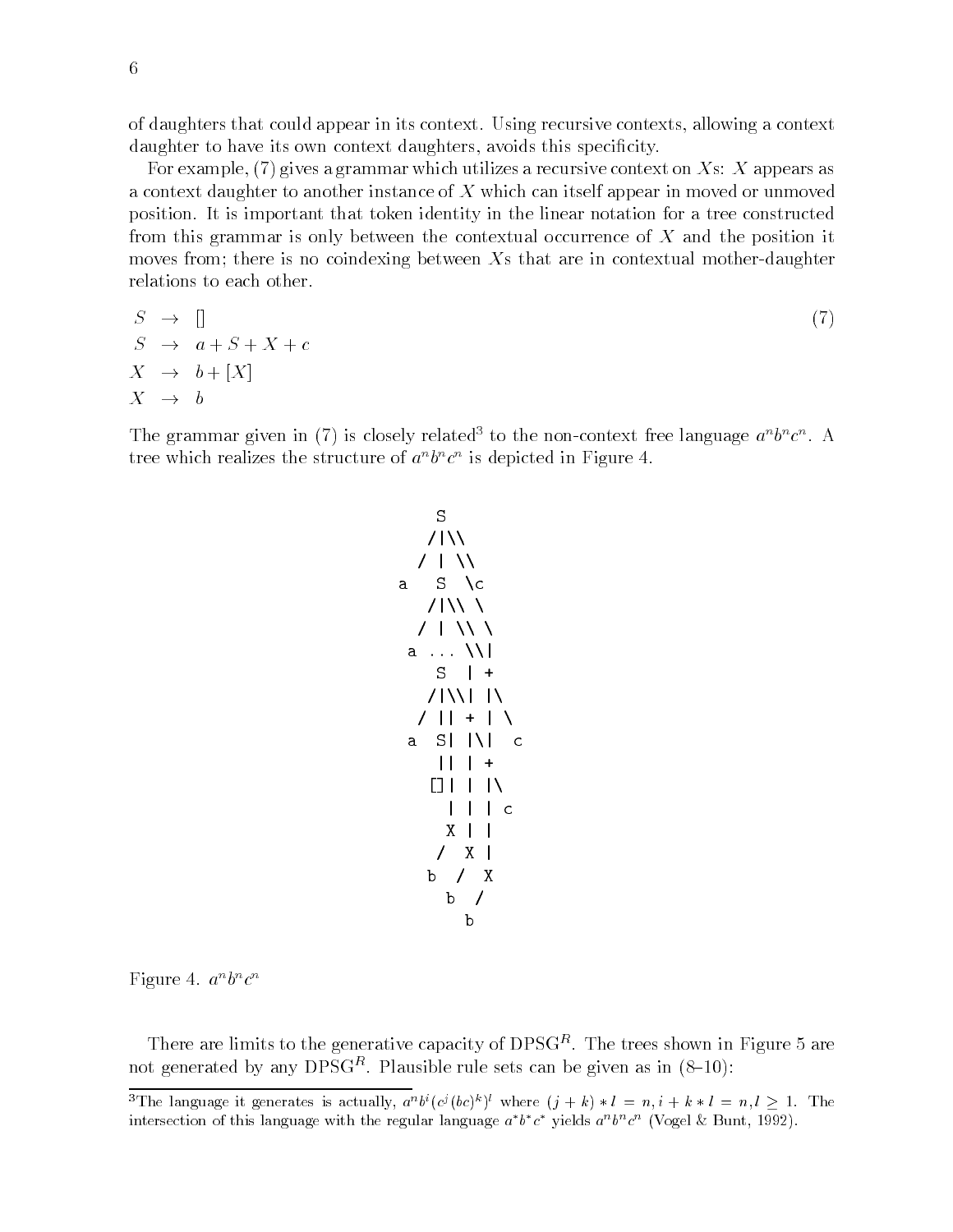a a b c C 

rigure 5. These Are Not Dr SG<sup>r</sup> Trees.

|  | $A \rightarrow B+C$            | (8) | $A \rightarrow B+C$         | (9) | $A \rightarrow B+C$         | (10) |
|--|--------------------------------|-----|-----------------------------|-----|-----------------------------|------|
|  | $B \rightarrow a + [c, d] + b$ |     | $B \rightarrow a + [c] + b$ |     | $B \rightarrow a+b$         |      |
|  | $C \rightarrow c+d$            |     | $C \rightarrow c + [b] + d$ |     | $C \rightarrow c + [B] + d$ |      |

 $\mathbf{f}$ daughters does not generally dominate the context mother; the same is true of both nodes context is a context of the proportion of the context of  $\alpha$  is a context of  $\alpha$  is a context of  $\alpha$  is a context of  $\alpha$ directly dominated by  $A$  which generally dominates  $B$ , but the precedence restriction is violated since  $B \prec C$ . This last case demonstrates that "movement" can happen in only one direction- to real direction- can occur contextually to the position position where it is expected as a real daughter, but it may not occur to the right of that position.

A final negative example is given in  $(11)$  as a potential grammar for generating the structure shown in Figure 6.

$$
S \to a + [c] + b + c \tag{11}
$$



 $r$  igure 0. Within-Level Shuming is Outside DPSG.

This is ruled out because the real and context mothers involved, the single node  $S$ , are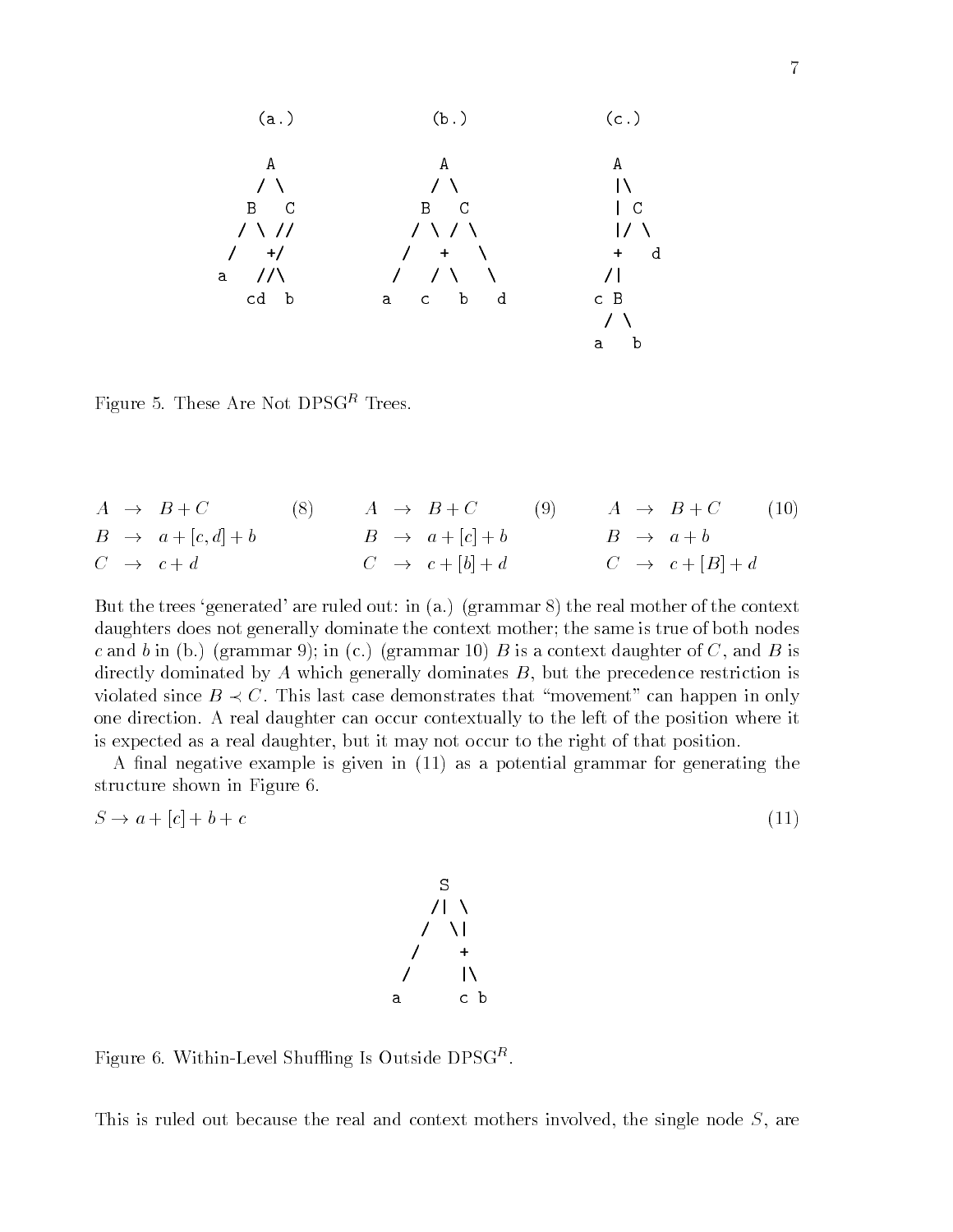not distinct nodes- However the limits on the generative capacity of DPSGR are exactly what make the formalism interesting as a greater than context free formalism.

### - Application of the contract of the contract of the contract of the contract of the contract of the contract of the contract of the contract of the contract of the contract of the contract of the contract of the contract

DPSGR provides adequate descriptive means for capturing a range of discontinuous constituent structures that involve optional "movement" as in verb-particle constructions. The formalism offers descriptions that are reminiscent of Bach's (1979, 1980) right-wrap  $o$  peration which he used in analyzing transitive verb phrases  $(TVPs)$  with arguments about the simplicity of restrictions on passivization when, for instance, "John" is seen as a discontinuous constituent in the intransitive verb phrase, "persuade John to  $g_0$ " (in which persuade to go is a TVP). But,  $DPSG^+$  is not equivalent to right-wrap since Bach's operation is restricted to apply only to a single discontinuous element, while there is no such a priori restriction on the number of context daughters a node in an  $DPSG<sup>R</sup>$ may have- Also Bachs rightwrap is obligatory while the DPSGR equivalent cannot be forced, but this optionality seems appropriate given that wrapping does not occur in cases of neavy NPs. However, the restriction in DPSG\* on direction of movement inhibits fully satisfactory representation of sentence adjuncts since their optional movement is in the opposite direction to that requirem by verbally series and TVPs- and TVPs- and TVPs- and TVPs- and TVPsseems adequate for the latter phenomena but not for sentential adjunct positioning-

## -Complexity - Complexity - Complexity - Complexity - Complexity - Complexity - Complexity - Complexity - Complexity - Complexity - Complexity - Complexity - Complexity - Complexity - Complexity - Complexity - Complexity -

 $D$ PSG<sup>r -</sup> has greater than context free generative capacity (vogel  $\alpha$  bunt, 1992) but is unable to capture the string duplicating language that idealizes cross-serial dependencies. If the intuition is correct then  $DPSG^+$  generates a proper subclass of the mildly context  $\blacksquare$ sensitive analysis (i.e. contact of mail action). Wennessen is sensited to a contact and it is a specific Shanker et al- 
 characterize an innite hierarchy of languages beginning with the context free languages from the point of view of generators automata and grammars- In this hierarchy, context free languages are level 1 languages, and Tree Adjoining Languages (TALs) are level 2. Vijay-Shanker et al. (1987) show characteristic languages for the  $i^{\cdots}$ class in the hierarchy as *i*-copying  $\{w|w \in \{a,b\}^*\}$  and 2*i*-counting  $\{a_1^n...a_i^n|n \geq 0\}^4$ . Vijay-Shanker, Weir, and Joshi (1986) label the languages in the second level of this hierarchy the Mildly Context Sensitive Languages (MCSLs) and show the convergence of a number of grammar formalisms in generating these languages.

Yet DPSGR is dicult to place in this hierarchy since it is not context free yet neither can it generate the second college copying language- in the ground for the component for the ground for the ground for intuition consider that any DPSGR devised which takes advantage of crossing branches to generate the string ww will also generate a tree in which those branches are uncrossed. Thus, in most cases, as well as generating  $ww$ , a DPSG<sup>R</sup> will overgenerate to a lot of other strings that form as well-does not that form as well-does not utilize crossing the grammar does not utilize coros branches, then the  $DPSG<sup>R</sup>$  will be equivalent to a context free grammar, and clearly the string duplicating languages (over alphabets of more than one symbol) are not context

<sup>-</sup>Context free languages can count to 2,  $(a_1 a_2)$  and TAL can count to 4,  $(a_1 a_2 a_3 a_4)$ , while indexed Languages (ILs) can count to arbitrary i.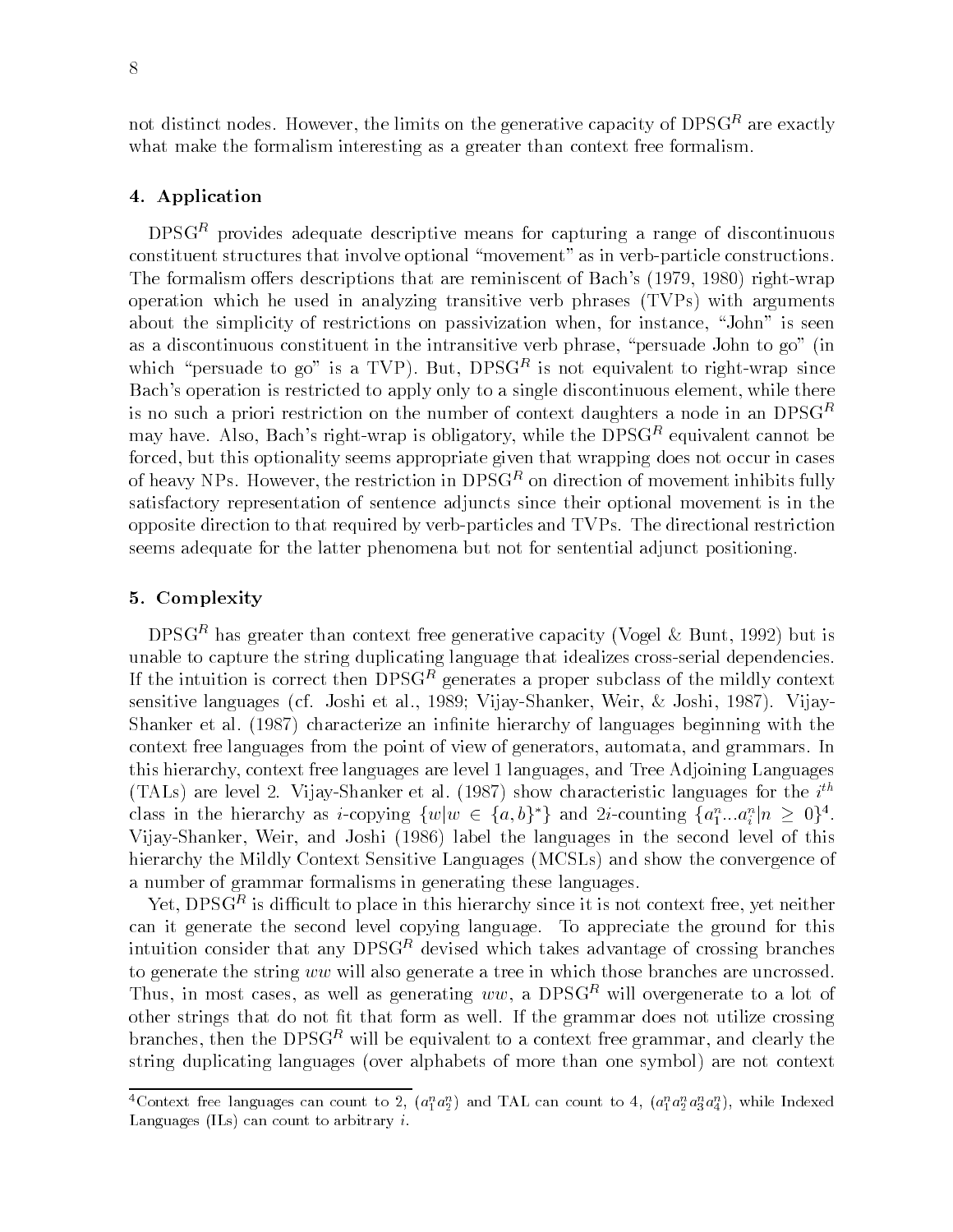free- Thus in order to generate exactly ww it is necessary to enrich the formalism- In particular a stronger notion of multidominance as in phraselinking grammars may be required to capture the cross-serial dependencies.

It is possible to give a characterization of  $DPSG^*$  in terms of the hierarchy used by  $\blacksquare$ VijayShanker et al- 
 but it requires recognition of intermediate levels in the hier archy-control control grammars can of course be given that yield the same languages for  $\rm corresponding\ DPSG^+s.$  However, a level  $\rm z$  control grammar has more descriptive power. For a simple example, consider again the DPSGP in (5). By giving an appropriate control grammar as in  $(12)$  it is possible to define a set of labeled context free productions and a companion context free grammar whose strings are control words that select productions from the prior grammar to apply at any given point in the analysis-

$$
Base CFG \{l_1: S \to Xc, l_2: S \to X, l_3: X \to acb, l_4: X \to ab\}
$$
\n
$$
Control CFG \{S' \to l_1 l_4, S' \to l_2 l_3\}
$$
\n
$$
(12)
$$

The two control words are the strings line strings of the strings of the strings of the controlled the strings CFG are those that use the production labeled by  $l_1$  followed by the production labeled  $l_4$ and the strings that use the production labeled by  $l_2$  followed by the production labeled lrespectively abc and acb- This corresponds to the language generated by the grammar in the controlled equally have been possible to specify the controlled CFG as in the controlled CFG as in the controlled CFG as in the controlled CFG as in the controlled CFG as in the controlled CFG as in the controlled C  -

$$
Base CFG \{l_1: S \to Xc, l_2: S \to X, l_3: X \to acb, l_4: X \to ab, \}
$$
\n
$$
Control CFG \{S' \to l_2 l_3\}
$$
\n
$$
(13)
$$

In that case, the controlled  $\cup$ r $\cup$  expresses what DPSGP cannot: obligatory movement. Since the languages in the second level of this infinite hierarchy of languages properly contain the languages generated by DPSGPs, it suggests examining ways in which intermediate levels in the hierarchy can be specified, particularly between the first and second levels.

A current theme in our work on DPSGT is the formal articulation of a complete normal  $\blacksquare$ form and a pumping lemma to use in adversarial arguments that show particular languages outside the capacity of  $DPSG^{\infty}$ . Although by the result claimed here we might be able to  $$ hope for a relatively straightforward pumping lemma, we expect the final version to be by cases as is Roach's  $(1987)$  for Head Grammars  $(HGs)$ .

MCSLs are identified with the second level of the infinite hierarchy of languages that is at the rst level-level-level-level-level-level-level-level-level-level-level-level-level-level-level-level-level-level-level-level-level-level-level-level-level-level-level-level-level-level-level-level-level-level-lev ment of HGs in Tree Adjoining Grammars and equivalence for a trivial modication of HGs- Both of these formalisms are able to generate the string duplicating language- Since DPSG<sup>re</sup> would have to be enriched to capture the language, this suggests that DPSG<sup>re</sup> is a member of a class of languages that is larger than the context free but smaller than the  $m$ idly context sensitive. As a member of the mildly context sensitive languages  $DPSG^+$ innerits a recognition procedure that is no worse than  $O(n^+)$ , but since the containment appears proper a better result may be available-

<sup>-</sup>Grammars that actually utilize recursion are of course-more interesting than the one in  $(12)$ .<br><sup>6</sup>A parser for DPSG<sup>R</sup> has been implemented in Prolog, but we make no claims about its efficiency.